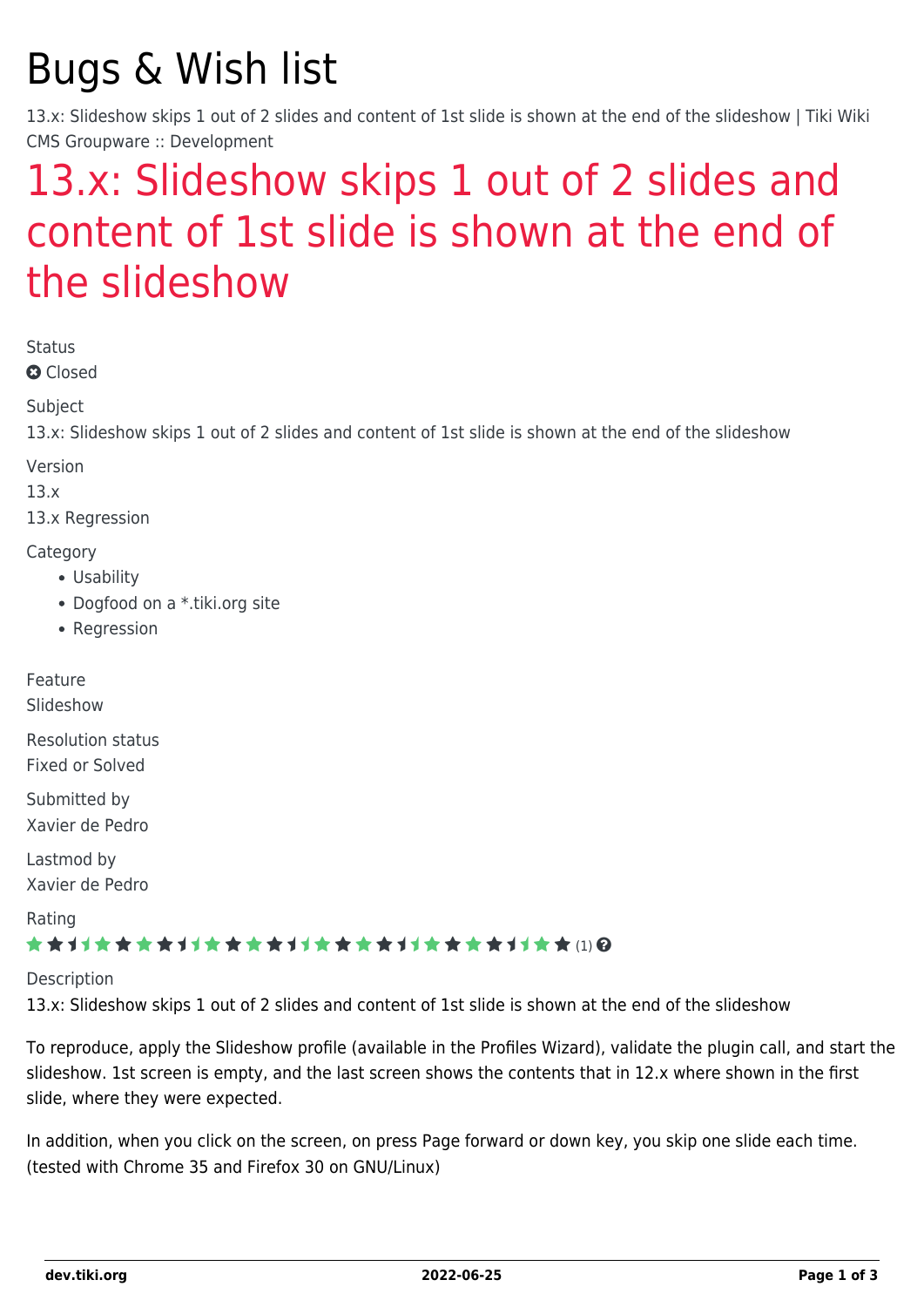See it reproduced here: This slide 32 <http://xavi-9794-5342.show.tikiwiki.org/tiki-slideshow.php?page=Tiki+Wiki+CMS+Groupware#s32>

should be shown in slide 0:

<http://xavi-9794-5342.show.tikiwiki.org/tiki-slideshow.php?page=Tiki+Wiki+CMS+Groupware#>

u: admin

p: 12345

See also:<http://suite.tiki.org/show:Tiki+Suite+Slideshow>

Importance 8 Easy to solve? 7 Priority 56 Demonstrate Bug (Tiki 19+) Please demonstrate your bug on show2.tikiwiki.org Version: trunk ▼ [Create show2.tikiwiki.org instance](#page--1-0) Ticket ID 5342 Created Wednesday 16 July, 2014 11:14:22 GMT-0000 by Xavier de Pedro LastModif Thursday 23 April, 2015 19:39:17 GMT-0000

### Comments



Use arrow right instead of arrow down when using the slideshow

### Attachments

| filename                     | created | hits | comment | version | filetype |
|------------------------------|---------|------|---------|---------|----------|
| No attachments for this item |         |      |         |         |          |